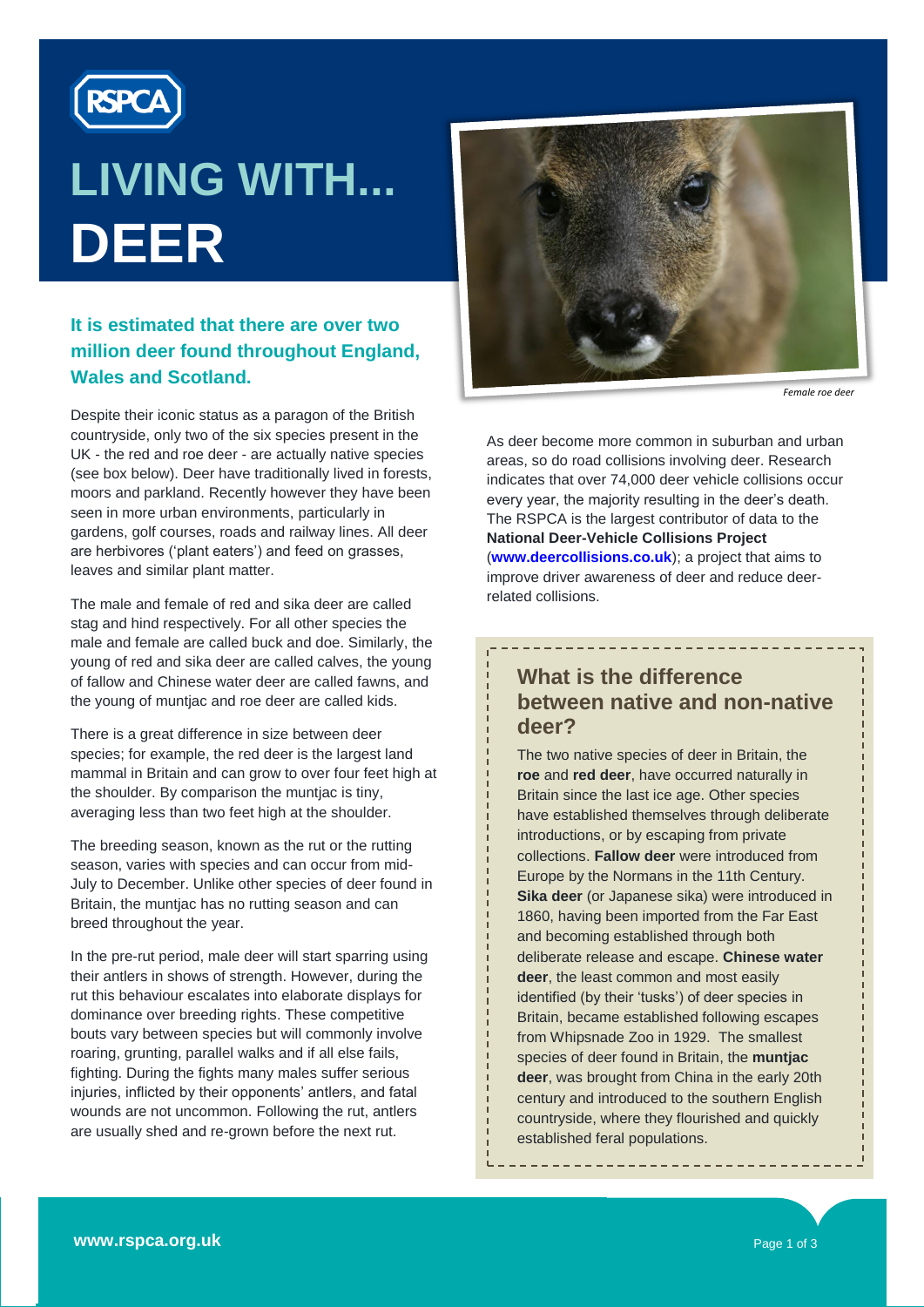# **LIVING WITH... DEER**

# **How can I deter deer from using my garden?**

The RSPCA would like people to enjoy living in an area with deer, however in situations where deer can cause a problem there are measures that can be taken to deter them.

#### **PHYSICAL BARRIERS:**

**Fences and tree or plant guards are, when properly erected and maintained**, **the only truly effective barrier against deer.** A fence no less than 1.8m high, with a mesh of no less than 75 x 75mm should keep out all British deer species. Fence posts should always be staked/partially buried to avoid getting knocked over and a jump or self-closing gate should be included to allow deer that have got in to escape. Tree or plant-guards take the form of either plastic tubes (for use on broadleaf trees) or netted guards (for conifers and shrubs) designed to prevent deer damage. These must always be at least 1.5m high and anchored/staked to the ground.



*Juvenile roe deer*

### **I am walking my dog in an area with deer, is this safe?**

If you are walking your dog in an area known to support deer and particularly in a deer park, ensure you dog is on a lead. Between early May and late June newborn deer are especially vulnerable and many are killed or injured by dogs.

#### **CHEMICAL REPELLENTS:**

Chemical repellents are regulated in the UK by the **Control of Pesticides (Amendment) Regulations 1997** and fall under two categories:

- **Barrier repellents** provide a 'chemical fence' intended for application around the border of the garden, deterring deer from entering. Unfortunately the majority of field-testing has been conducted on plantation forests, leaving the effectiveness of this method for gardeners somewhat unknown.
- **Feeding repellents** are applied to any plant the deer are likely to feed upon, making them unpalatable. Whilst there are feeding repellent products available, these are marketed for commercial use and are very expensive, particularly given the need for regular application. Many are also toxic and not suitable for gardens.

#### **VISUAL AND SONIC REPELLENTS:**

**Evidence suggests these kinds of deterrents do not really work.** Deer are highly adaptable animals that rapidly become accustomed to sirens, streamers, flashing units, scarecrows etc.

#### **ECO-FRIENDLY DETERRENTS:**

Many have suggested growing plants that deer find unpalatable, though this idea has been criticised due to the low number of such plants and the opinion that they are not "desirable" garden plants. Similarly it has been suggested that the growing of natural alternative browse (**brambles, rosebay, willowherb, rowan, dandelion etc**) can help. These kinds of plants are preferred by deer and will be eaten in the place of other garden plants.